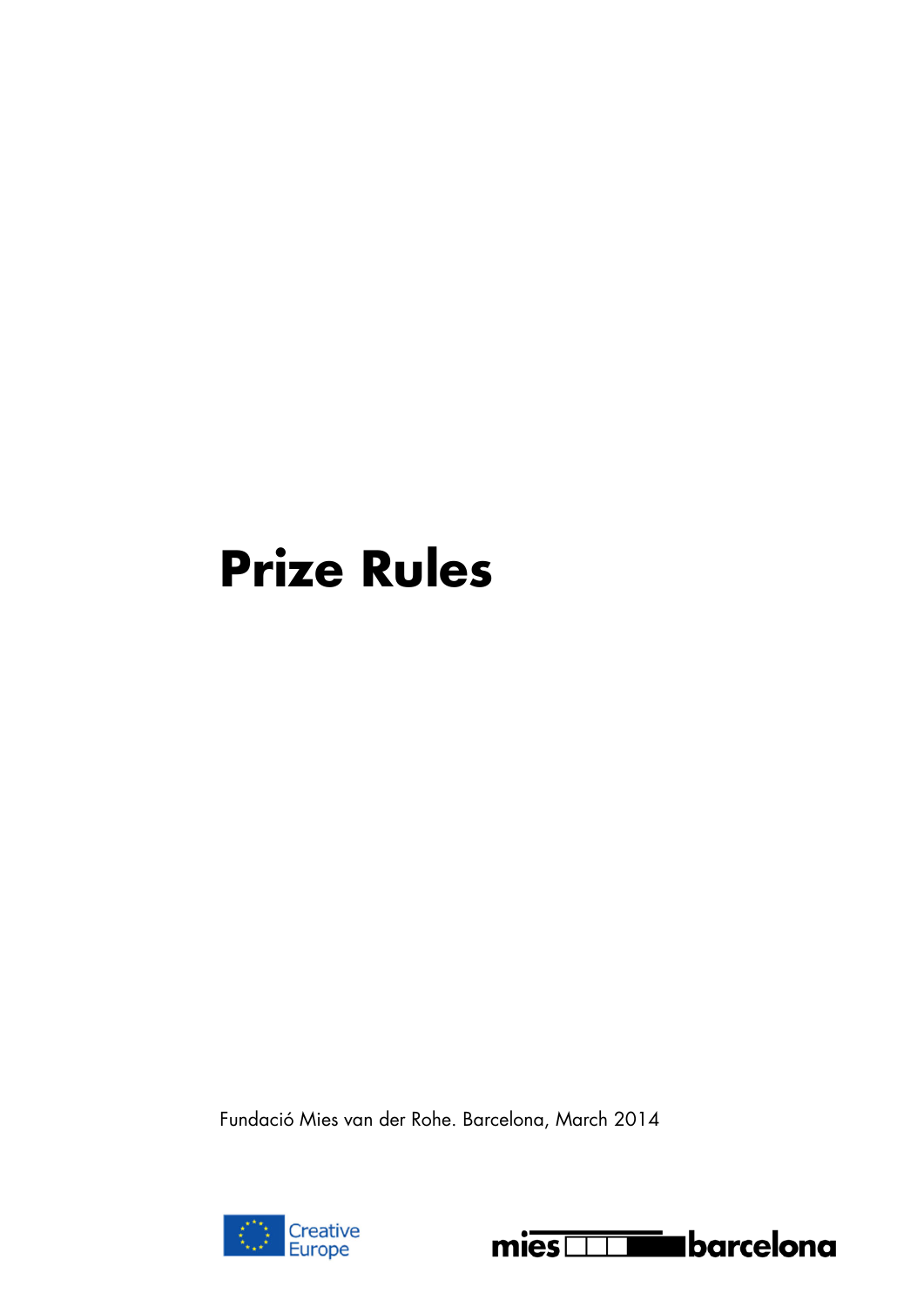## **Prize Rules**

The European space is composed of an emulsion of natural and cultural, vernacular and canonical, traditional and artificial elements. Contemporary architecture must assume this ambiguity, project it towards the future and offset the natural wear to which forms are subject by means of a symmetrical process of innovation; a process that has been presided over by works that introduced into an architectural tradition contribute a new inflection or added value that can only be qualified as 'artistic'.

The purpose of the Prize is to detect and highlight such works – of which the Mies van der Rohe Pavilion of Barcelona is a genuine symbol – whose innovative character acts as an orientation or even a manifesto. This is why the Jury will represent the institutions involved, while also reflecting the cultural intentions that endow the Prize with both symbolic and pedagogic value.

The Prize highlights the achievements of European architects in the development of new concepts and technologies and provides citizens as well as public institutions with the opportunity to reach a better understanding of the importance of architecture in the construction of sustainable cities and communities where the essential relationship between the quality of life and the quality of the environment is a key priority.

By doing so, the Prize aspires to be a platform for investigation, development and implementation of sustainable architectural practice that will minimise the negative environmental impact of construction as well as promote the social, cultural and economic benefits of sustainable growth.

Europe is composed of an increasing number of common elements. However local traditions, histories, languages, landscapes and urban contexts continue to characterise its rich and composite identity. The Prize seeks to celebrate the diversity of European architectural expression, emphasising architecture's role as both a basis for the interchange of ideas as well as a unifying element that defines a common European culture by fostering transnational commissions; supporting emerging architects as they start out on their careers and the cultivation of responsible clients – both public and private – who are committed to building both the European economy and its culture through their commissions.

In 1987 the European Commission and the Fundació Mies van der Rohe created the biennial Mies van der Rohe Award for European Architecture was created with these purposes in mind. The European Union Prize for Contemporary Architecture represents the evolution of the Mies van der Rohe Award following similar objectives and principles.

The Prize benefits from the participation of the Architects' Council of Europe (ACE) along with the ACE-member architectural associations and the other European national architects' associations\*, as well as the recommendations of an Advisory Committee\*\* composed of some of the most prestigious European cultural entities in the field of architecture. The



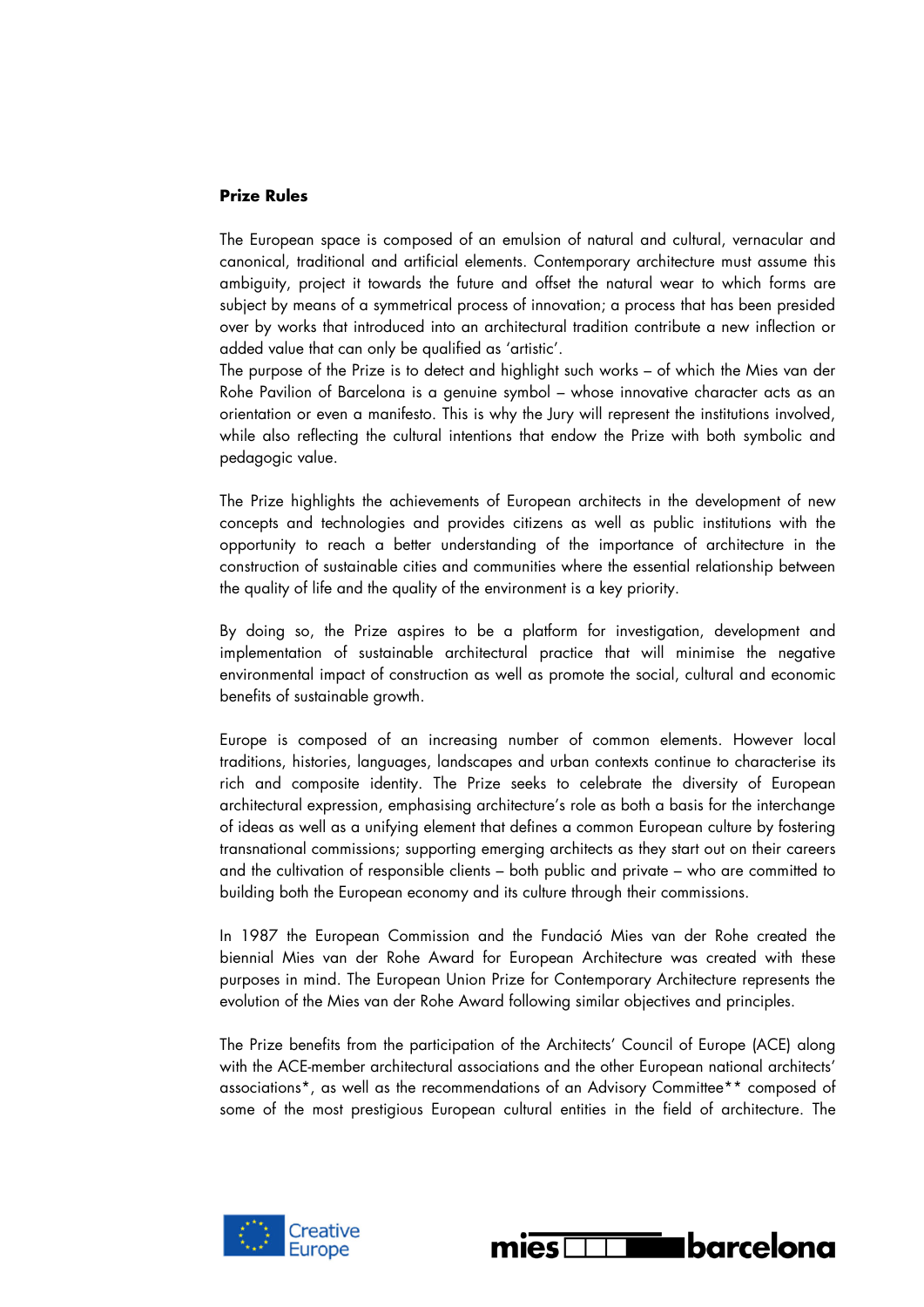Steering Committee\*\*\* comprises a group of Advisory Committee members who work closely with the Fundació Mies van der Rohe in the award process.

Nominations for works to be considered for the Prize and the Special Mention will be put forward by the ACE-member architectural associations and the other European national architects' associations and a substantial group of independent experts specialising in contemporary architecture, as well as by the Advisory Committee.

For each biennial edition, the Jury will select a single work from these nominations to be awarded the European Union Prize for Contemporary Architecture – Mies van der Rohe Award and a single work by an emerging architect or team of architects, to be granted the EU – Mies van der Rohe Emerging Architect Special Mention. The works granted the Prize and the Special Mention will reflect the definitions and objectives established in the preceding paragraphs and be distinguished by a combination of qualities such as excellence and authenticity of design; a genuine and innovative character; and highstandard, well-executed and sustainable construction.

The Jury will also make a selection of exemplary works to be published and shown in a travelling exhibition. The works proposed for the prize are not limited by scale or programme and the jury selection for each biennial edition represents an extensive overview of quality European architectural production with the common denominator being the contribution that these works make to the construction of the European city.

1. The Prize and Special Mention will be granted to the European author(s) of architectural works constructed in Europe\*\*\*.

2. The Prize is open to all the works completed in Europe within the two-year period before the granting ceremony of the Prize. The first prize-giving ceremony was held in 2001.

3. The Prize and Special Mention will be awarded every two years by the Member of the European Commission responsible for Education and Culture based on the decisions of a Jury composed of acknowledged specialists representing diverse schools and trends in the field of architecture and architectural criticism.

After taking into account the recommendations of the Advisory Committee as well as the proposals of the Steering Committee, in consultation with the European Commission the Fundació Mies van der Rohe will appoint the Jury of seven (7) members. The Jury will hold two meetings, with the second being the decisive one.

4. The Director of the Fundació Mies van der Rohe will carry out the functions of Secretary of the Jury, but without the right to vote.

5. For the purpose of the selection of candidates, the following procedure will be followed:

5.1. The ACE-member architectural associations and the other European national architects' associations will be invited to propose works by their members built in their own



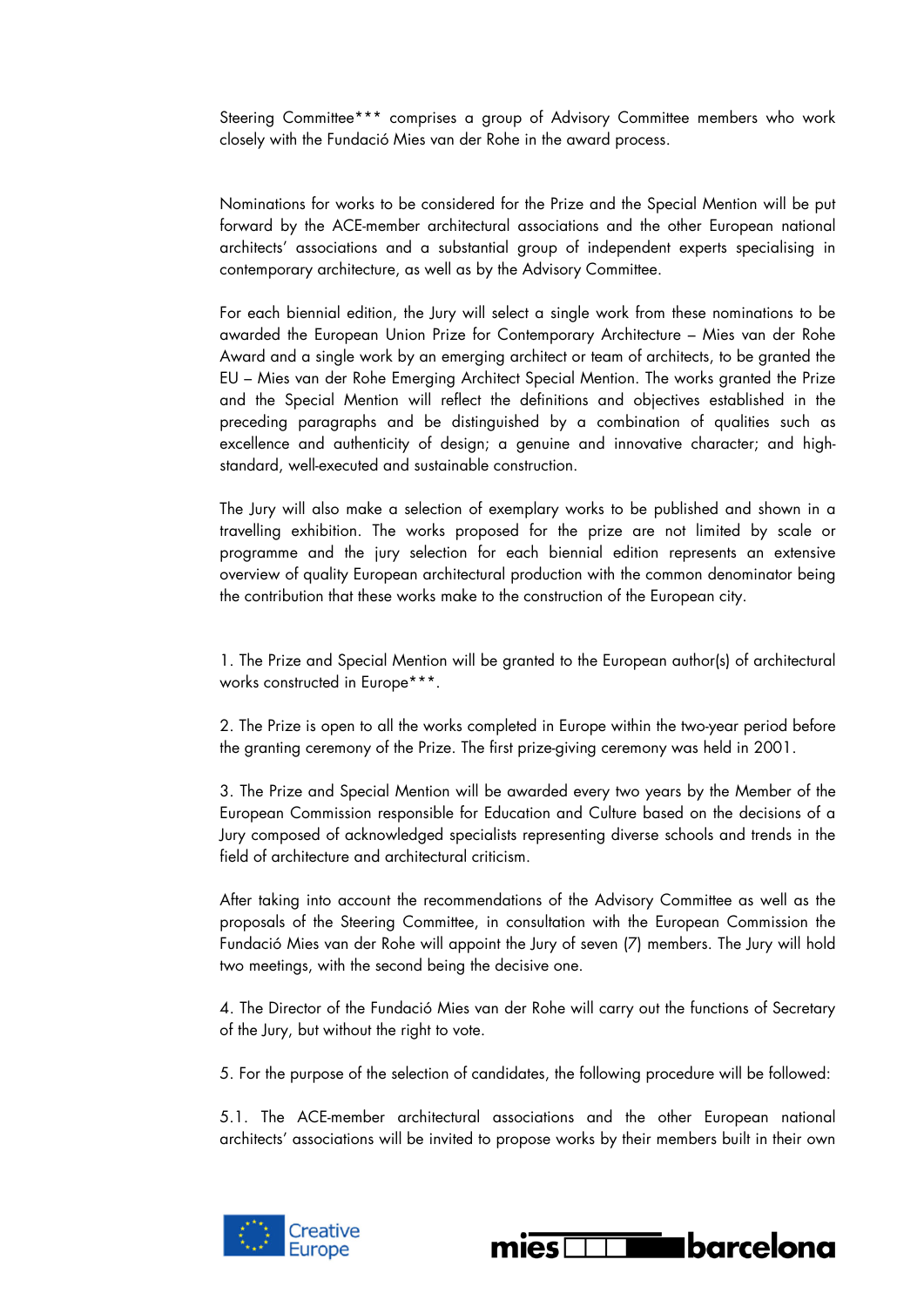countries as well as transnational commissions that comply with either of the following conditions:

5.1.1. Works by European authors from other countries built in the country of the architectural association.

5.1.2. Works by their own members constructed in other European countries.

The ACE-member architectural associations and the other European national architects' associations may submit a maximum of five (5) proposals, except for France, Germany, Italy, Poland, Spain and the United Kingdom, each of which may submit a maximum of seven (7) proposals.

5.2. The Fundació Mies van der Rohe, in consultation with the Advisory Committee, will establish a group of independent experts composed of a substantial number of prestigious European specialists, each of whom should propose a maximum of five (5) works from any country within the framework of the Prize.

5.3. The Advisory Committee as a group will be invited to propose a list of maximum 20 (twenty) works from all countries within the framework of the Prize. The decision will be made by majority vote of the members of the Advisory committee.

In their proposals, the architectural associations, independent experts and Advisory Committee should take into consideration works of a transnational nature, works by emerging architects and works that further research and implementation of ideas that contribute to the development of sustainable architectural practice.

The nominators may not propose their own works or works by the Jury.

All proposals should be accompanied by comments about the work, and if possible, by documentation.

The definitive list of candidates submitted for consideration by the Jury will consist of the combined proposals of the ACE-member architectural associations, the other European national architects' associations, the group of independent experts and the Advisory Committee.

6. The authors of the proposed works will be asked to submit complete documentation consisting of:

# 6.1. Submission form and images completed on the online database

The submission information form includes the following information: basic information and credits for the work, a description of the work and the curricula vitae of all the authors. The submission form is to be completed online along with four (4) photographs and two (2) drawings in low resolution and free of copyright directly on the database of the Fundació Mies van der Rohe.

6.2. Submission form and documentation sent by registered post or courier

A print out of the submission form (previously completed online) must be signed by all the authors of the work and sent by registered post or courier to the Fundació Mies van der Rohe along with the following documentation:



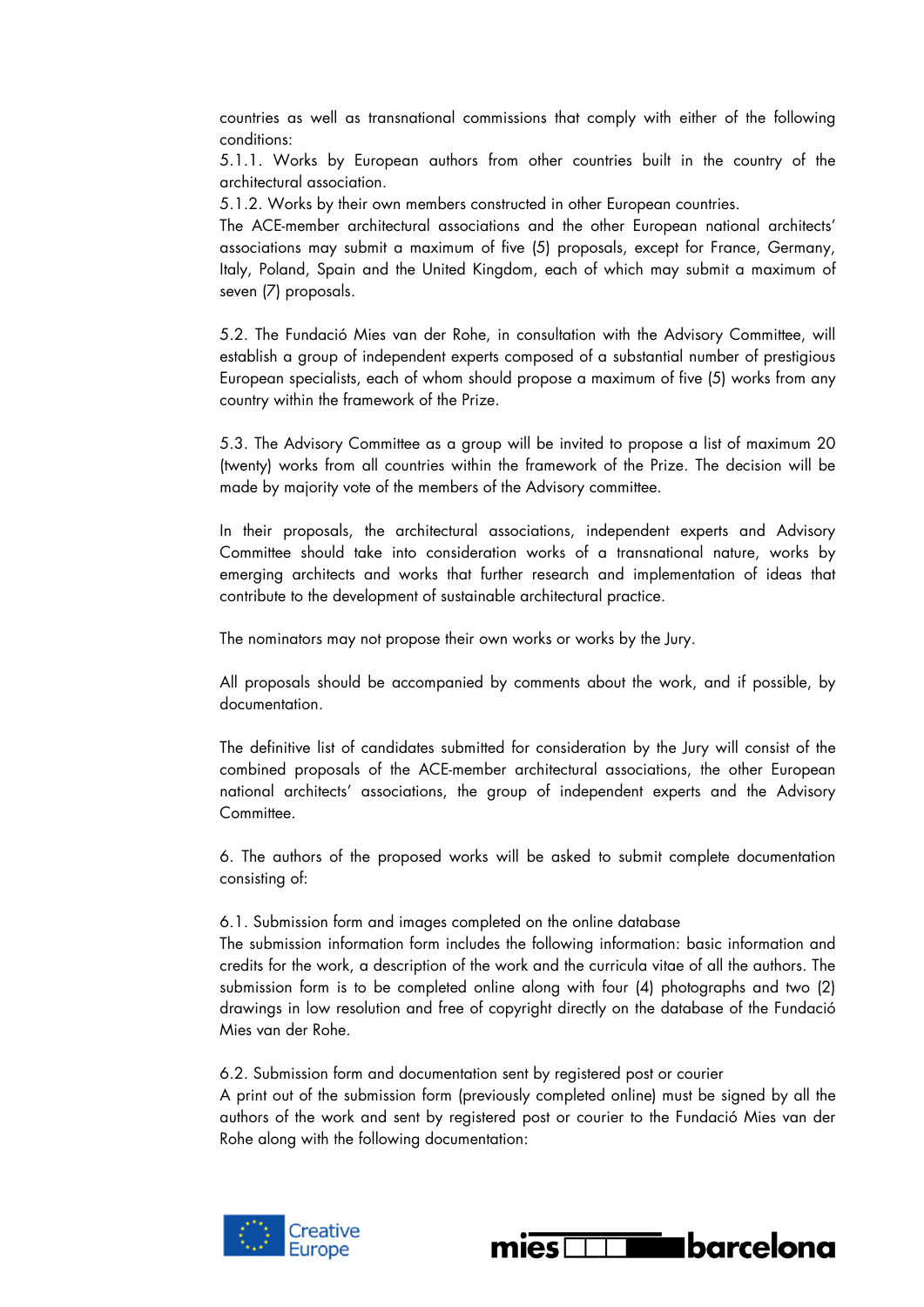6.2.1. Drawings: Hard-copy images of a complete set of drawings of the work. This set of drawings should include site plan, floor plans, sections and details, as well as any other types of drawings that the authors deem necessary to explain the project.

6.2.2. Photographs: Photographic prints of professional quality in black and white or colour of the completed work at A4 or 18 x 24 cm. This set of photographic prints should include interior, exterior and detail views as well as any other views that the authors deem necessary to explain the project. The total number to be submitted is a minimum of 8 (eight) and a maximum of twelve (12).

The same set of drawings and the same set of photographs specified above must be submitted digitally on a single DVD or USB flash drive.

The exact specifications for the electronic images will be outlined in detail in the 'Guidelines for Submission of Documentation' which will be sent to all the authors along with the official letter from the Fundació Mies van der Rohe advising them of the proposal of their works.

6.3. A general description about the proposed work.

6.4. An analysis – both in conceptual and constructive terms – of the work in relation to sustainable architectural practice. It will include: the conceptual overall decisions; the formal aspects of the work; the construction systems and materials; the passive and active systems employed; the economic and financial management criteria and results; the contrasted innovation and technological achievements; and social impact.

6.5. The current curricula vitae of the architect(s).

6.6. Six images in low resolution free of copyrights for the database, publications and exhibitions organised to disseminate the results of the Prize.

6.7. One image in high resolution free of copyrights for press diffusion.

All these documents will become the property of the Fundació Mies van der Rohe and will form part of its permanent archives. The documents related to the works awarded the Prize and the Special Mention and the exemplary works selected by the Jury, will be included in the Prize publication, exhibition and database. The documents related to the proposed works will be included in the database.

7. At its first meeting, following the pertinent analysis of information submitted for each of the proposed works and the subsequent debate, the Jury will draw up a list of a maximum of five (5) finalist works, one of which will be awarded the Prize. The Jury will also draw up a list of works to be considered for the granting of the Special Mention. At its second meeting, the Jury will make its decisions and recommendations regarding the works to be granted the Prize and the Special Mention. Both the works to be awarded the Prize and the Special Mention will be selected by absolute majority vote of the Jury members.



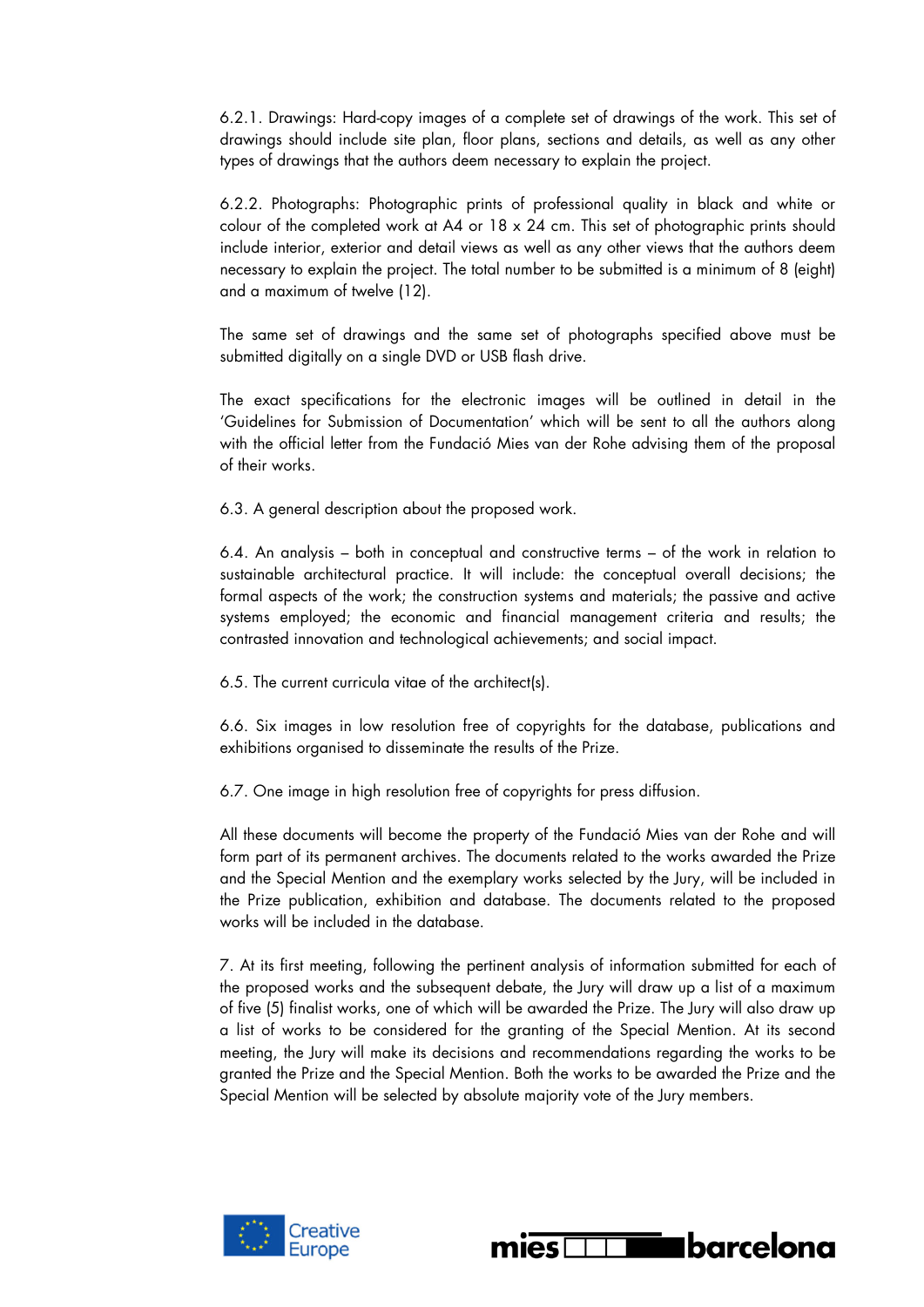8. The Prize may not be declared vacant. There will be a single, indivisible Prize and a single, indivisible Special Mention for each edition. Acceptance by the authors of the Prize and the Special Mention entails prior acceptance of the Rules.

9. The audience will be encouraged to participate via an Online Opinion Forum. Discussion will turn around the selection of the 5 Finalist works by the Jury.

10. The "European Union Contemporary Architecture Young Talent Internship" will consist in a one year-long Prize to work in the office of the "Prize Winner". The participation will consist in the development of an applied research programme for a specific project from the office of the "Prize Winner", with the support of specific companies from the construction field. The results of this twofold win to win opportunity will be reported according to an established calendar.

The Internship will be granted to the best Architecture project in Europe\*\*\* designed by a former Architecture student for his graduation within the same period as the Prize edition.

Each ACE-member architectural association or other European national Architects' associations will be asked to propose the best three (3) graduation projects from their territory.

The Winner of the Internship will be decided by the members of the Steering Committee at a meeting in which all the proposals will be analysed.

11. The Prize and the Special Mention will be awarded by the Member of the European Commission responsible for Education and Culture in a dynamic Granting Ceremony at the Mies van der Rohe Pavilion in Barcelona. The Ceremony Process will begin in January and the Granting Ceremony will represent a means for further dissemination of the programme and of Architecture practice.

The Prize will consist of the sum of 60.000€ and a sculpture evoking the Mies van der Rohe Pavilion. The Special Mention will consist of 20.000€ and a sculpture evoking the Mies van der Rohe Pavilion.

The Internship will consist in an economic Prize and the possibility of working in the Winner's office for 12 months.

The Clients of both winning works will be rewarded for their support and key role in the construction of an emblematic work with a special element that will become a way to recognise the client's achievements and look forward to working with them to exceed their levels of performance in the Architectural field and its promotion.

12. The authors of the works shortlisted by the Jury will be asked to send a model and an original drawing of their work. The exact specifications will be outlined in detail in the 'Guidelines for Submission of Collection Documentation' which will be sent to the authors along with the official letter from the Fundació Mies van der Rohe advising them of the shortlisting of their works.

13. To ensure compliance with the general objectives of the Prize, the Jury, subject to consultation and agreement of the holding institutions, may amend these Rules if and when a situation, unforeseen in the aforementioned Articles, deems it necessary.



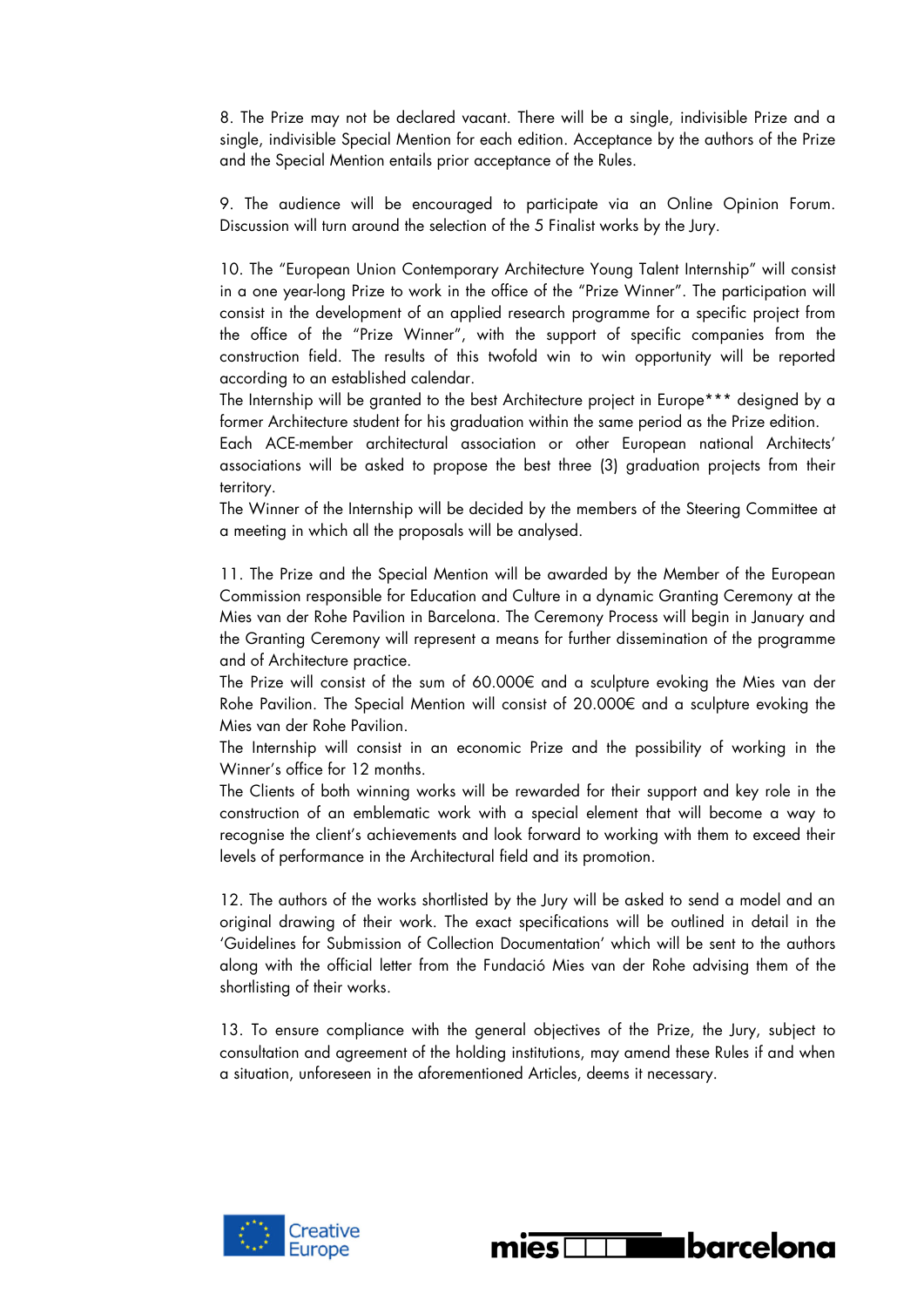## **\* Architects Council of Europe (ACE) Members:**

Bundeskammer der Architekten und Ingenieurkonsulenten, Austria Conseil National de l'Ordre des Architectes, Belgium Fédération Royale des Sociétés d'Architectes de Belgique, Belgium Chamber of Architects, Bulgaria Union of Architects, Bulgaria Hrvatska Komora arhitekata i Inzenjera u Graditeljstvu, Croatia Cyprus Architects Association, Cyprus Česká Komora Architektů, Czech Republic Akademisk Arkitektforening, Denmark Danske Arkitektvirksomheder, Denmark Eesti Arhitektide Liit, Estonia Suomen Arkkitehtiliitto Finlands Arkitektförbund, Finland Conseil National de l'Ordre des Architectes, France Syndicat de l'Architecture, France Union Nationale des Syndicats Français d'Architectes, France Bund Deutscher Architekten, Germany Bund Deutscher Baumeister, Architekten und Ingenierure, Germany Bundesarchitektenkammer, Germany Vereinigung Freischaffender Architekten, Germany Association of Greek Architects SADAS-PEA, Greece Technical Chamber of Greece, Greece Magyar Építész Kamara, Hungary The Royal Institute of the Architects of Ireland, Ireland Consiglio Nazionale degli Architetti, Pianificatori, Paesaggistie, Conservatori, Italy Latvijas Arhitektu Savienība, Latvia Lietuvos Architektu Sajunga, Lithuania Ordre des Architectes et Ingénieurs-Conseils de Luxembourg, Luxembourg Kamra tal-Periti, Malta Arkitektbedriftene, Norway Norske Arkitekters Landforbund, Norway Izba Architektów Rzecaypospolitej Polskiej, Poland Stowarzyszenie Architektów Polskich, Poland Ordem dos Arquitectos, Portugal Ordinul Arhitectilor din Romania, Romania Slovenská Komora Architektov, Slovakia Zbornica za arhitekturo en prostor Slovenije, Slovenia Consejo Superior de los Colegios de Arquitectos de España, Spain Sveriges Arkitekter, Sweden Bond van Nederlandse Architecten, The Netherlands Stichting Bureau Architectenregister, The Netherlands Chamber of Architects of Turkey, Turkey Architects' Registration Board, United Kingdom Royal Institute of British Architects, United Kingdom